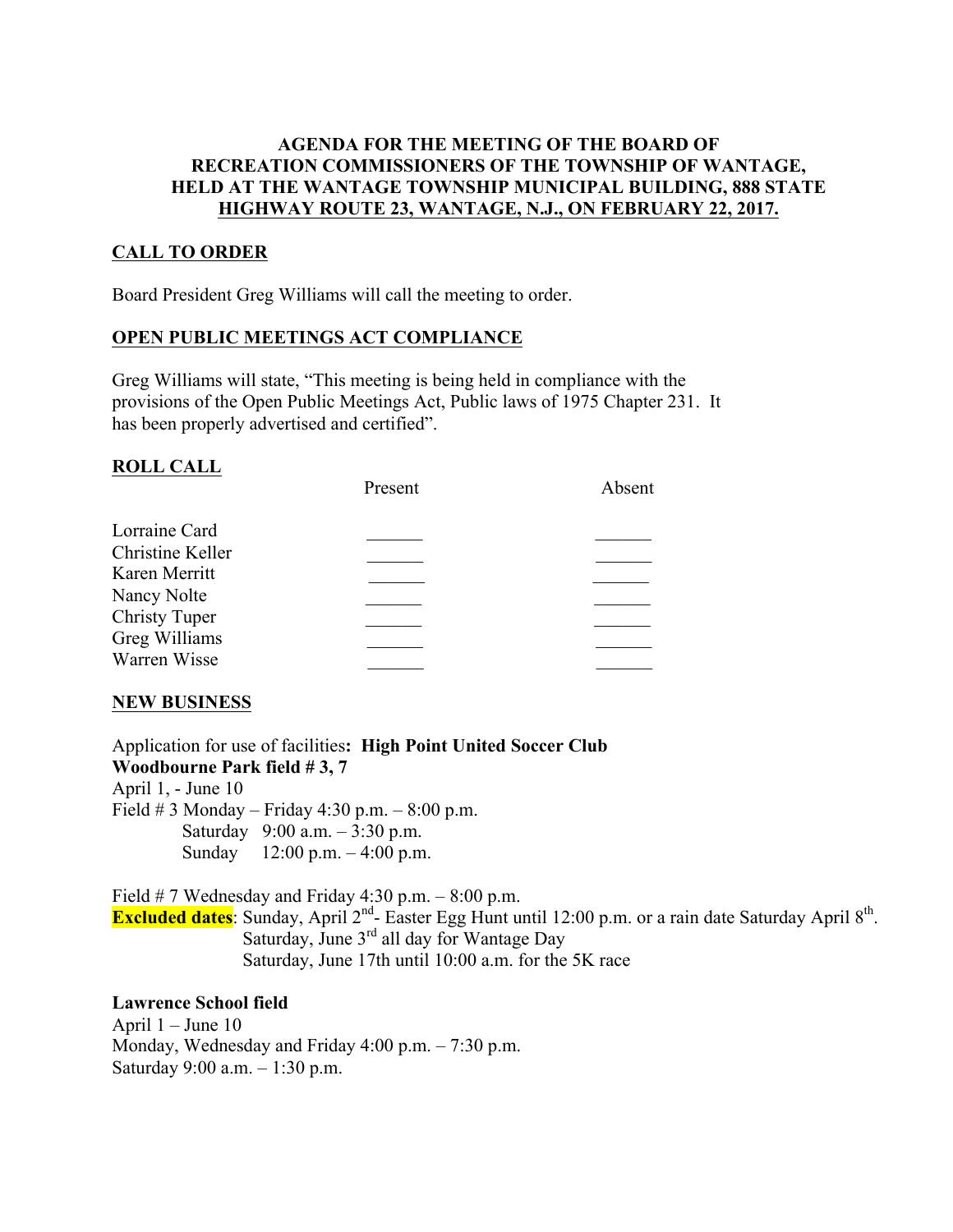Application for use of facilities: High Point Lacrosse Lawrence School field – practice field April  $1 -$ June 15 Tuesday and Thursday 5:00 p.m. – 7:00 p.m.

Application for use of facilities: Sussex \ Wantage Softball Woodbourne Park field # 1, 2 April 1, - July 1 Monday – Friday 5:00 p.m. –  $8:00$  p.m. Saturday – Sunday 8:00 a.m. - 8:00 p.m. Excluded dates: Sunday, April 2<sup>nd</sup>- Easter Egg Hunt until 12:00 p.m. or a rain date Saturday April 8<sup>th</sup>. Saturday, June 3<sup>rd</sup> all day for Wantage Day Saturday, June 17th until 10:00 a.m. for the 5K race

Application for use of facilities: High Point Travel Baseball - Softball Camp Woodbourne Park field #1 & 2 Softball Field July 5, 6, 7 Wednesday, Thursday and Friday 8:00 a.m. – 6:00 p.m.

Application for use of facilities: Opening Day - Sussex \ Wantage Softball and Baseball Woodbourne Park field 1, 2, 3 and basketball court (oval rink) Saturday April 29 – 7:00 a.m. – 6:00 p.m. No rain date for opening day.

Application for use of facilities: Sussex \ Wantage Little League Baseball Lott Road fields #1, 2, 3 & 4 t-ball April  $1, -$  July 1 Monday – Friday 4:00 p.m. – 8:00 p.m. Saturday & Sunday 9:00 a.m. – 9:00 p.m.

Application for use of facilities: Sussex \ Wantage Little League Baseball Woodbourne Park field #4 April  $1, -$  July 1 Monday- Friday 4:00 p.m. – 8:00 p.m. Saturdays 9:00 a.m. – 9:00 p.m. (Field usage will be worked out with Travel Baseball.) Excluded dates: Sunday, April 2<sup>nd</sup>- Easter Egg Hunt until 12:00 p.m. or a rain date Saturday April 8<sup>th</sup>. Saturday, June 3<sup>rd</sup> all day for Wantage Day Saturday, June 17th until 10:00 a.m. for the 5K race